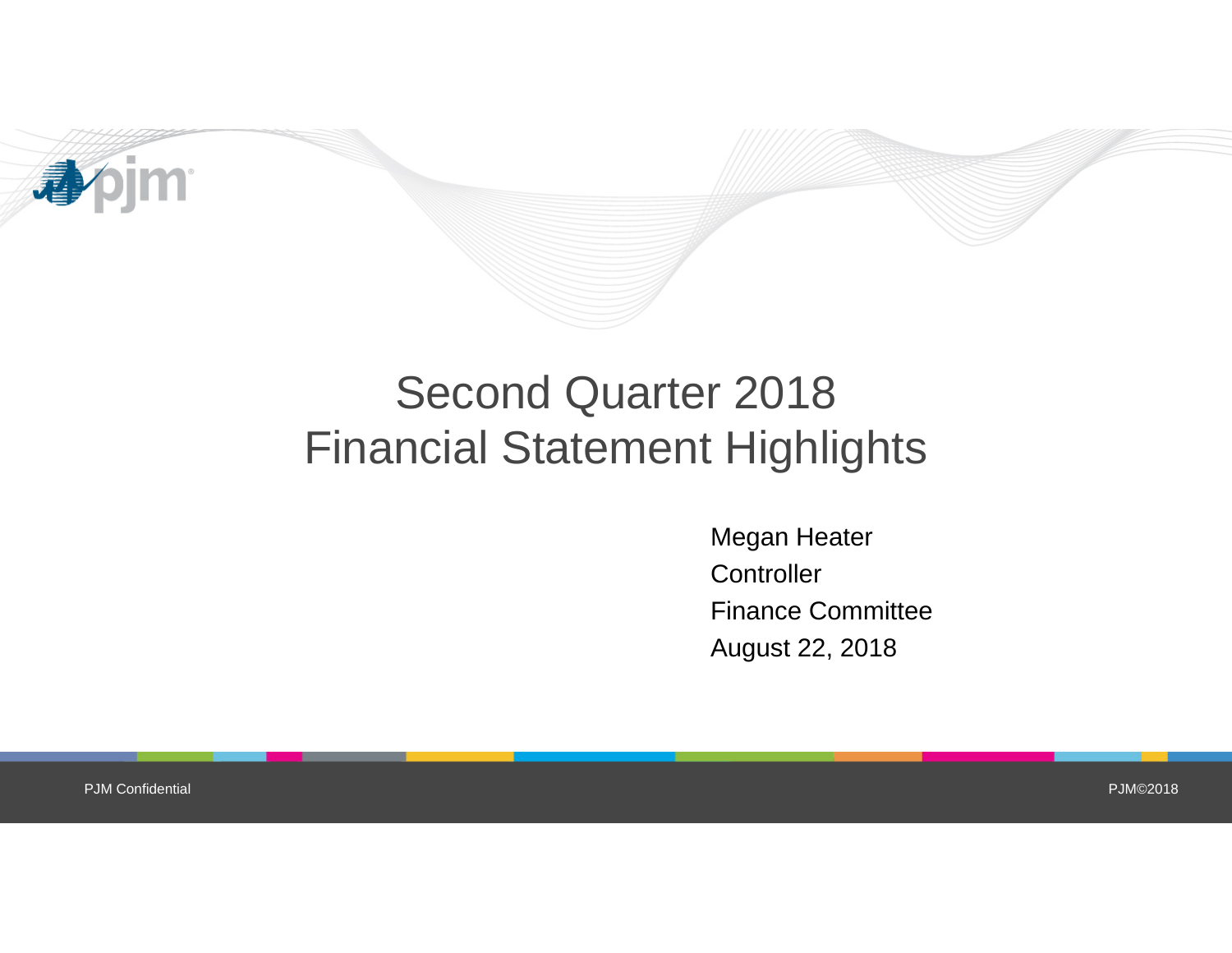

### 2Q18 Balance Sheet Highlights – Assets

| (dollars in millions)      | 6/30/18        | 12/31/17       |      | Change |
|----------------------------|----------------|----------------|------|--------|
|                            | <b>Balance</b> | <b>Balance</b> |      | %      |
| Deposits on hand (1)       | 1,702          | 1,458          | 244  | 17     |
| Operating cash (2)         | 386            | 308            | 78   | 25     |
| Receivables <sup>(3)</sup> | 47             | 94             | (47) | (50)   |

(1) Increase in deposits on hand is driven by higher member credit deposits resulting from higher volume during the first six months of 2018.

(2) Increase in operating cash is driven by (1) a \$116 million increase in member prepayments at June 30, 2018 as compared with December 31, 2017, and (2) a \$10 million year-to-date 2018 increase in the deferred regulatory liability. Offsetting the increase is the effect of (1) \$50 million of pension plan contributions made during the first quarter of 2018, and (2) a \$16 million decrease in the excess congestion cash position (at June 30, 2018, PJM had not yet collected any excess congestion for the 2018/2019 planning year versus \$16 million held at December 31, 2017). The remaining difference is due to the timing of collections versus expenditures.

(3) The receivables balance at June 30, 2018 includes approximately \$25 million of monthly stated rate charges. The period over period receivables balance decrease is primarily due to a \$51 million decrease in excess congestion revenue billed at June 30, 2018 as compared to December 31, 2017 (\$10 million billed, but not collected from members at June 30, 2018 versus \$61 million billed, but not collected from members at December 31, 2018). Offsetting the decrease in receivables is an approximately \$7 million increase in market-to-market activity.

PJM Confidential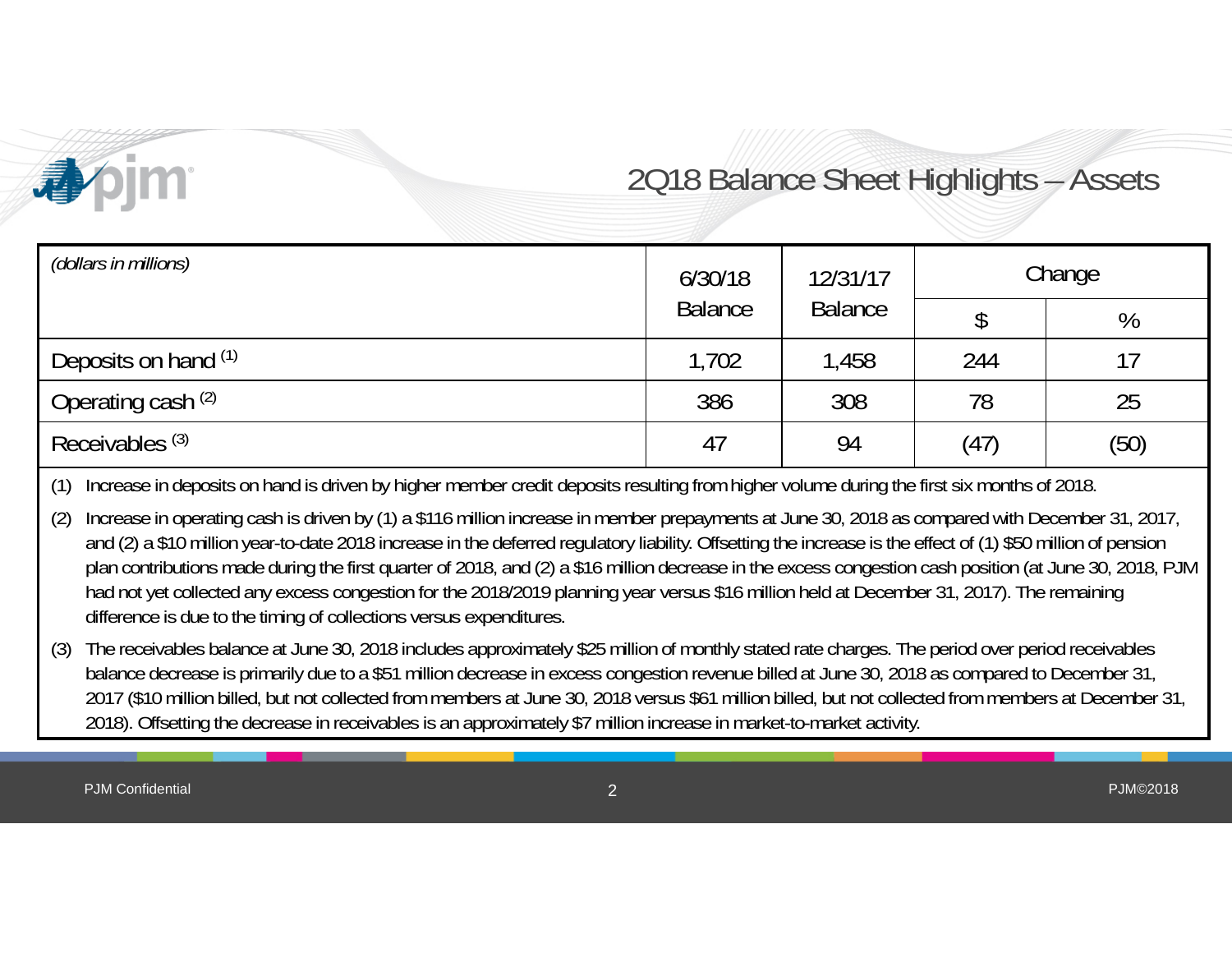### 2Q18 Balance Sheet Highlights – Liabilities

| (dollars in millions)                           | 6/30/18        | 12/31/17       | Change |      |
|-------------------------------------------------|----------------|----------------|--------|------|
|                                                 | <b>Balance</b> | <b>Balance</b> |        | %    |
| Accounts payable and accrued expenses (1)       | 55             | 29             | 26     | 89   |
| Due to members $(2)$                            | 445            | 397            | 48     | 12   |
| Deferred regulatory liability – current $(3)$   | 2.4            | 0.1            | 2.3    | 2300 |
| Deferred regulatory liability - non-current (3) | 17             | 9              | 8      | 88   |
| Pension <sup>(4)</sup>                          | 13             | 61             | (48)   | (78) |

(1) Increase in accounts payable and accrued expenses is primarily due to the year-to-date FERC fee accrual and timing of vendor activity.

(2) Due to members balance at June 30, 2018 primarily represents \$405 million of member prepayments and \$10 million of excess congestion revenue accrued but not due to be remitted to members until the end of the current planning year.

(3) At June 30, 2018, the current portion of the deferred regulatory liability balance was \$2.4 million to be refunded to members during the third quarter of 2018. The \$17 million non-current portion of the deferred regulatory liability balance represents PJM's stated rate financial reserve (capped at 6% of annual stated rate revenues).

Decrease in pension liability represents the impact of \$50 million of pension plan funding completed in the first quarter 2018.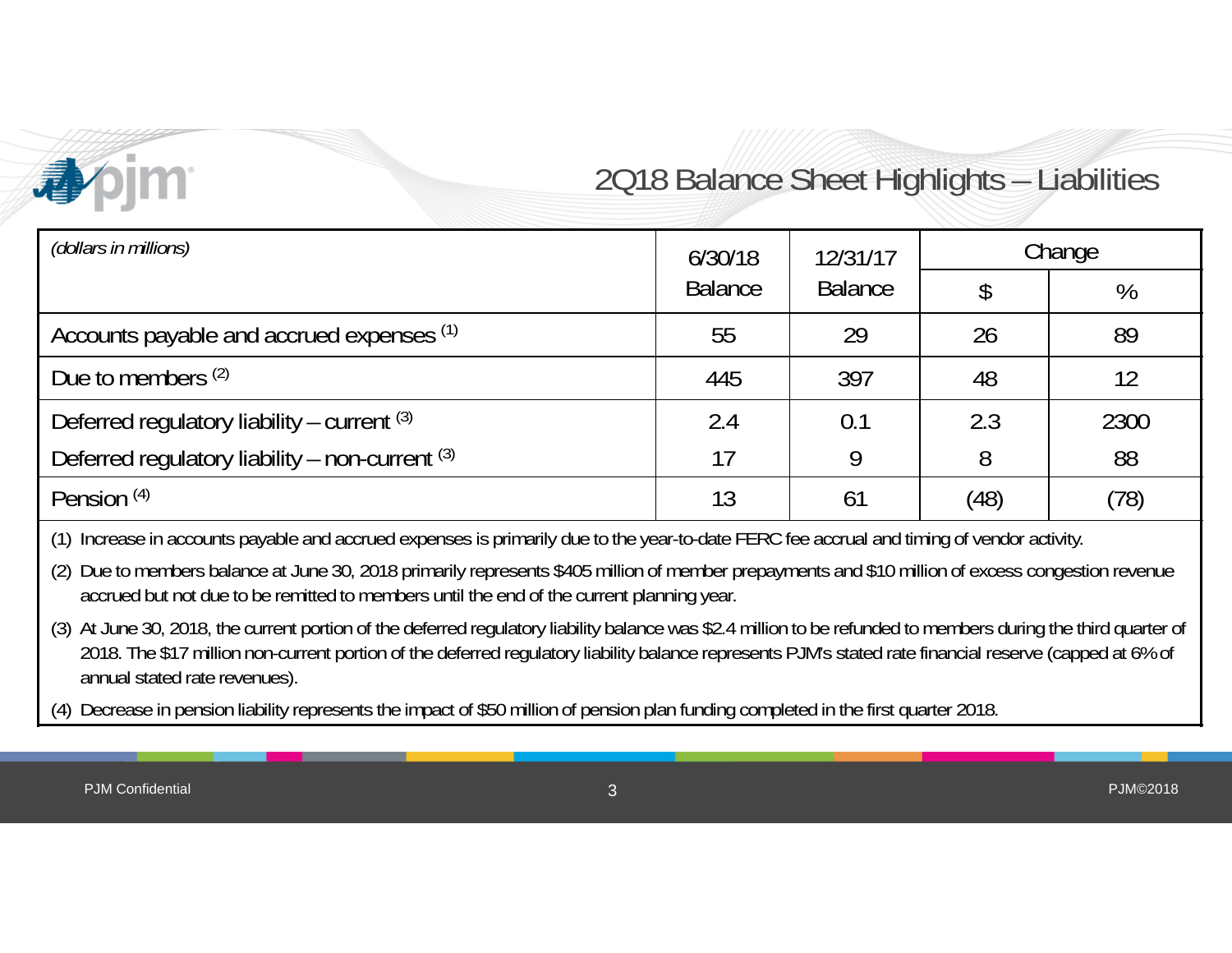

#### 2Q18 Change in Deferred Regulatory Liability

| $(\$$ in millions)                                              | <b>Three Months</b><br>Ended<br>June 30, 2018 | <b>Six Months</b><br>Ended<br>June 30, 2018 |
|-----------------------------------------------------------------|-----------------------------------------------|---------------------------------------------|
| <b>Service Fees</b>                                             | 73                                            | 151                                         |
| Expenses, net                                                   | (71)                                          | (141)                                       |
|                                                                 |                                               |                                             |
| Contribution to the<br>Deferred Regulatory<br>Liability Balance | 2                                             | 10                                          |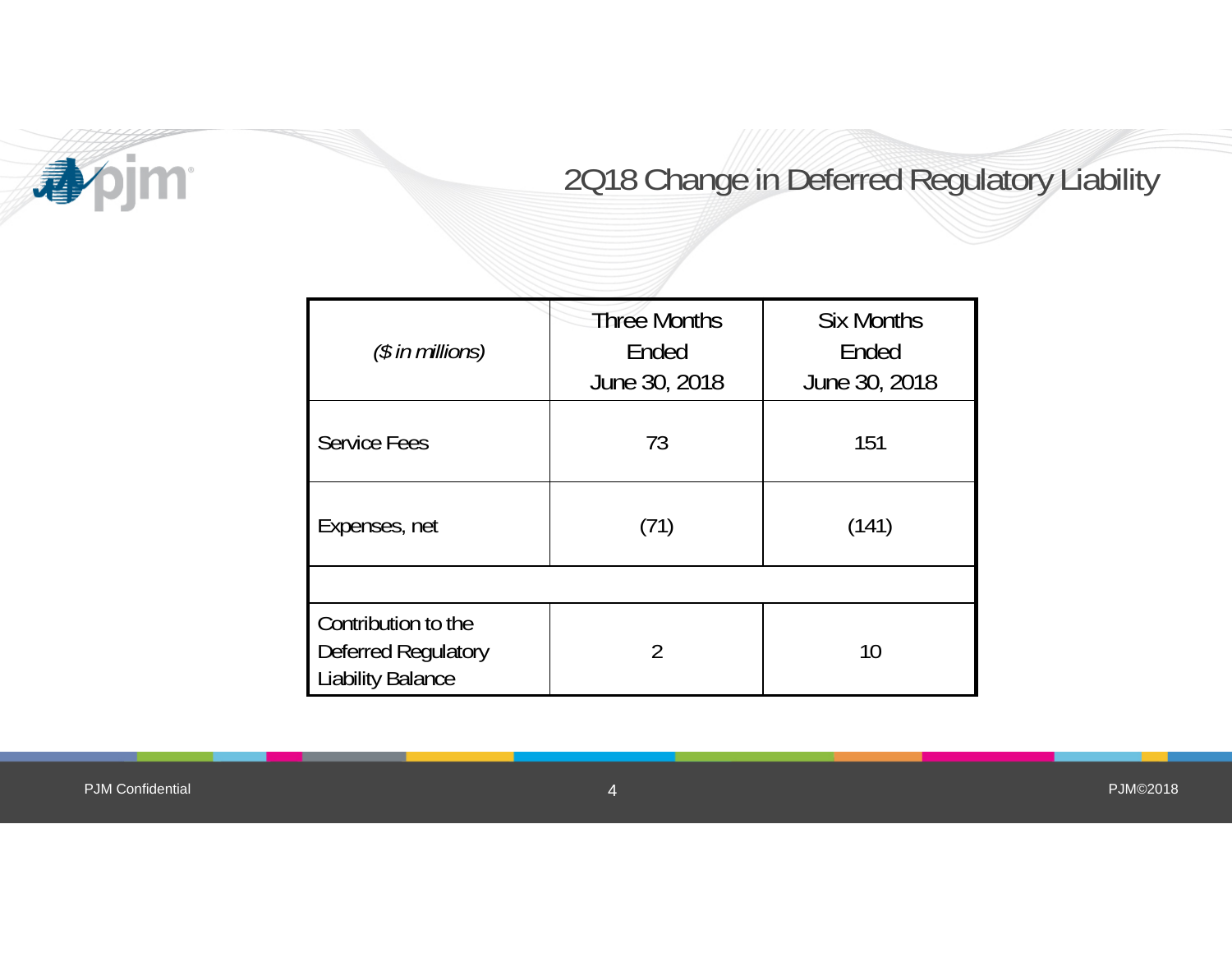

### 2Q18 Income Statement Highlights

| (dollars in millions)                                                                                                                                         |      | 2017 | Change |      |
|---------------------------------------------------------------------------------------------------------------------------------------------------------------|------|------|--------|------|
|                                                                                                                                                               | 2018 |      |        | %    |
| Service fees (1)                                                                                                                                              | 73   | 74   |        |      |
| Deferred regulatory expense (1)                                                                                                                               |      | (3)  |        | (20) |
| In second quarter 2018, service fees exceeded actual expenses resulting in a \$2 million contribution to the deferred regulatory liability<br>(1)<br>balance. |      |      |        |      |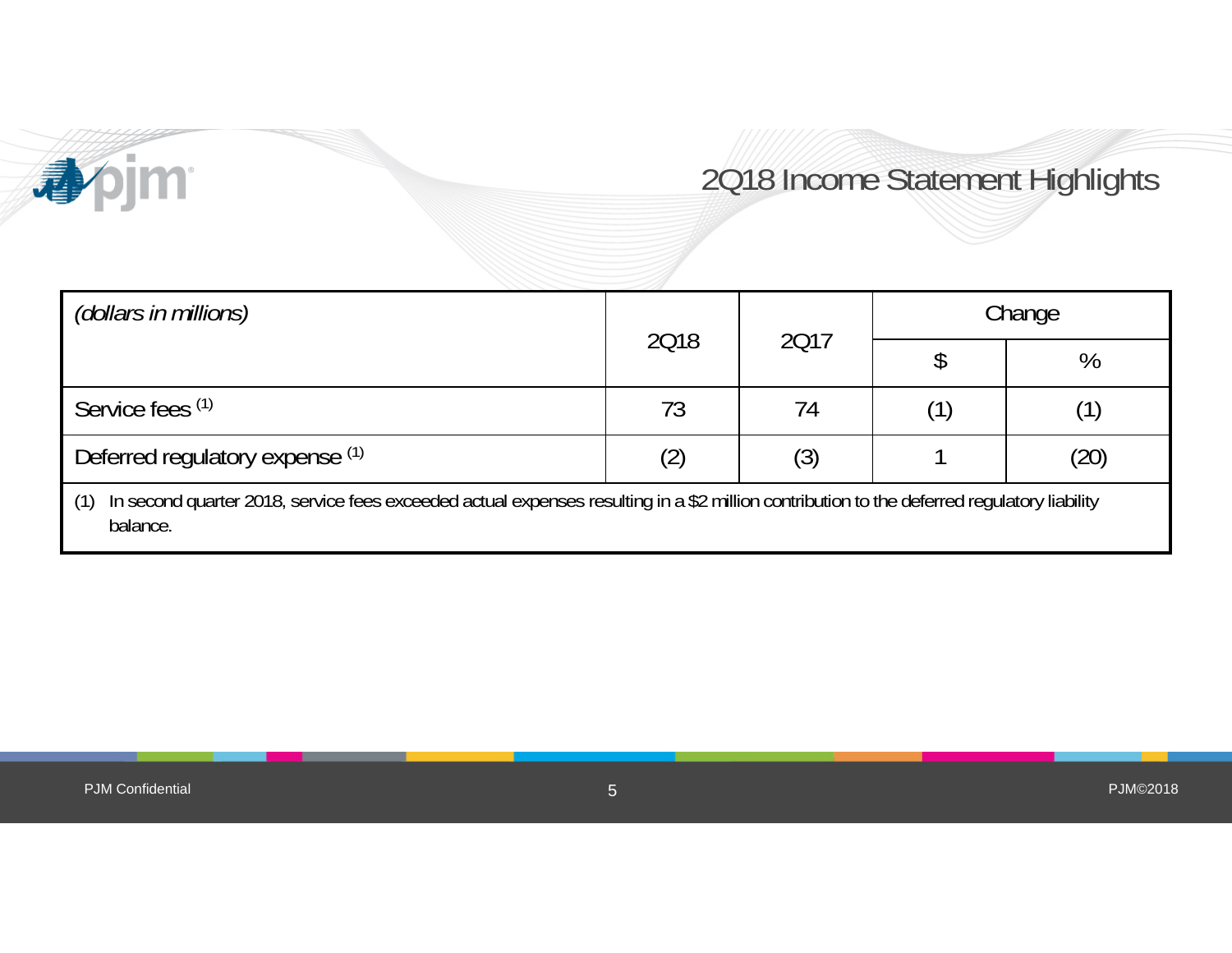## 2Q18 Cash Flow Statement Highlights

| (dollars in millions)                                                                                                                                                                                                                                                                                                                                                        | 2018 | 2017  |     |     | Change |  |
|------------------------------------------------------------------------------------------------------------------------------------------------------------------------------------------------------------------------------------------------------------------------------------------------------------------------------------------------------------------------------|------|-------|-----|-----|--------|--|
|                                                                                                                                                                                                                                                                                                                                                                              |      |       |     | %   |        |  |
| Financing Cash Flows (1)                                                                                                                                                                                                                                                                                                                                                     | 291  | (183) | 474 | 259 |        |  |
| The change in net cash provided by (used in) financing activities period over period is driven by (1) an increase in customer deposits<br>(1)<br>during the six month period ended June 30, 2018 resulting from higher volume during the period, and (2) and increase in the due to<br>members balance during the first six months of 2018 due to higher member prepayments. |      |       |     |     |        |  |

**Apjm**